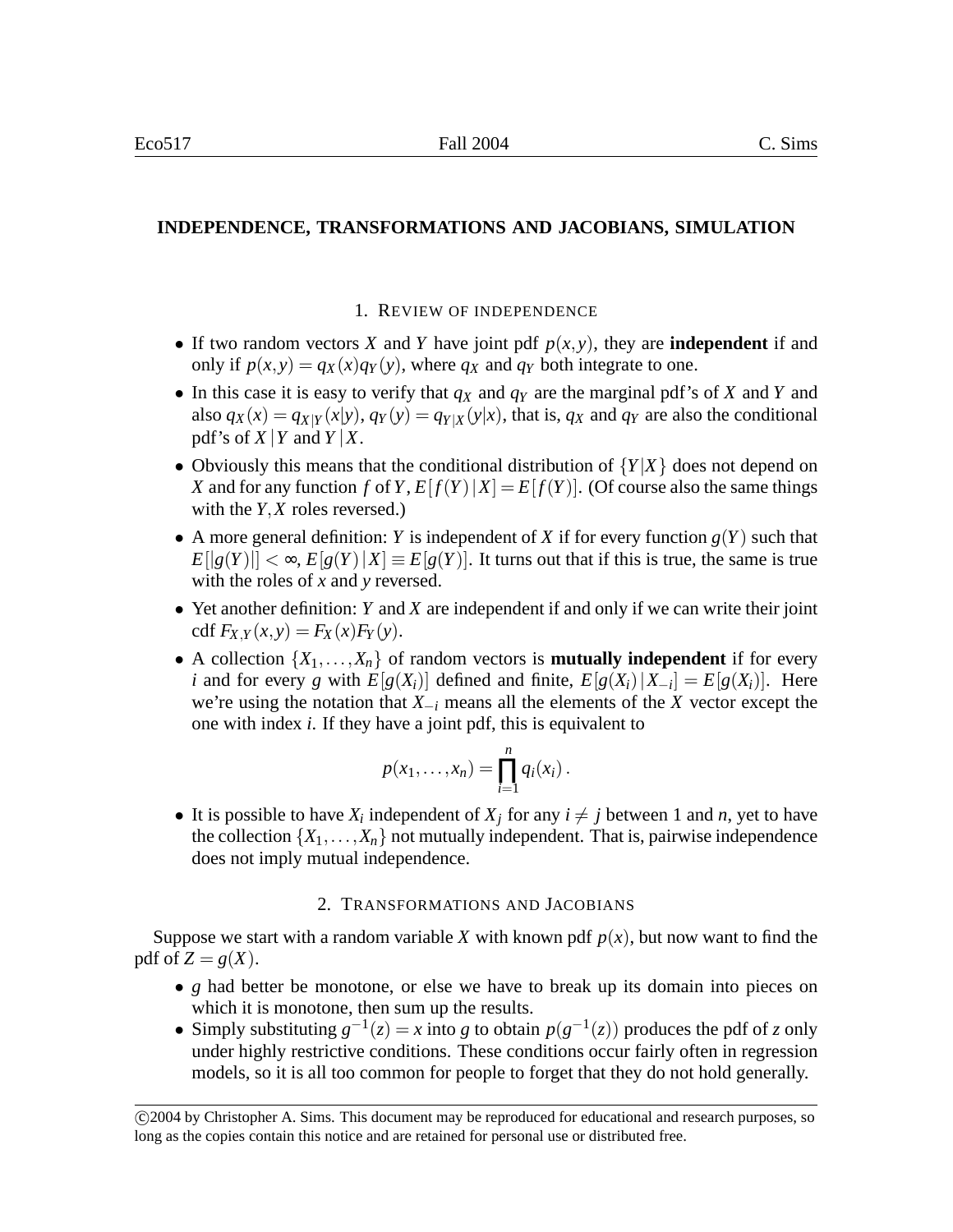• The correct formula: The pdf of  $Z = g(X)$  is given by

$$
q(z) = p(g^{-1}(z)) \left| \frac{dx}{dz} \right| = p(g^{-1}(z)) \left| \frac{1}{g'(g^{-1}(z))} \right|.
$$

• The formula is less messy if we can solve for  $h(z) = g^{-1}(z)$ . Then it is

$$
q(z) = p(h(z)) |h'(z)|.
$$

• A possibly helpful mnemonic device: always think of a pdf  $p(x)$  as  $p(x)dx$ . Then the Jacobian rule is

$$
p(x)dx \to p(x(z))\left|\frac{dx}{dz}\right|dz,
$$

and the Jacobian looks like a natural correction for the fact that we are replacing *dx* with *dz*.

### 3. MULTIVARIATE GENERALIZATION

- In the univariate case, the  $|dx/dz|$  term is not usually called a "Jacobian". That term comes from the multivariate case.
- With *X* a vector and  $X = h(Z)$  a vector-valued function with the dimensions of *Z* and *X* matching, the formula becomes

$$
q(z) = p(h(z)) \operatorname{abs}\left(\left|\frac{dx}{dz}\right|\right).
$$

• The  $\left| \frac{dx}{dz} \right|$  term is what is properly called a Jacobian. It is defined as

$$
\left|\frac{dx}{dz}\right| = \left|\left[\frac{\partial h_i(z)}{\partial z_j}\right]\right|
$$

4. EXAMPLES: SQUARING A NORMAL

• 
$$
X \sim N(0, 1), Z = \frac{1}{2}X^2
$$
.  
\n
$$
p(x) = \frac{1}{\sqrt{2\pi}}e^{-\frac{1}{2}x^2}, \quad h(z) = \sqrt{2z}, \quad q(z) = \frac{1}{\sqrt{z\pi}}e^{-z}.
$$

• What happened to the  $\frac{1}{2}$ ?

• This *q* is a special case of the general Gamma $(n, \alpha)$ , which has pdf

$$
Gamma(z | n, \alpha) = \frac{1}{\Gamma(n)} \alpha^n z^{n-1} e^{-\alpha z}
$$

• The gamma function is defined for  $n > 0$ , satisfies  $\Gamma(n) = (n-1)!$  for integer *n* and  $n\Gamma(n) = \Gamma(n+1)$  for all  $n > 0$ .

.

• If  $Z \sim \text{Gamma}(n, \alpha)$ , then its mean  $E[Z]$  is  $n/\alpha$ .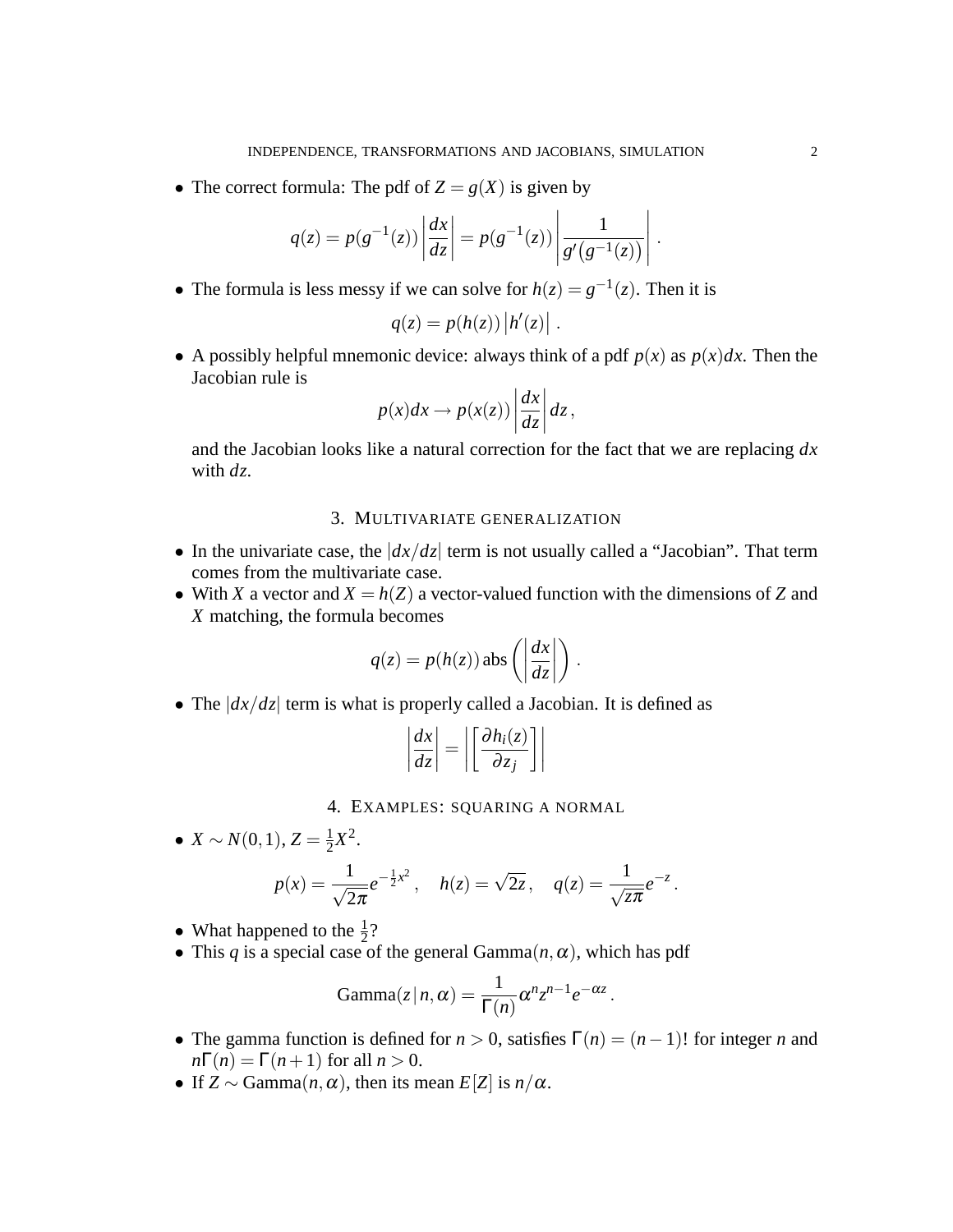• Notation for the gamma distribution is not well standardized. What we have called *n* is sometimes called *p* or  $\alpha$ . It is the "shape" parameter. What we have called  $\alpha$  is sometimes replaced by its inverse, which is then sometimes called  $\beta$  or  $\sigma$ .  $\alpha$  is the "inverse-scale" parameter, and its inverse is called the "scale".

# 5. EXAMPLES: SUM OF TWO INDEPENDENT RANDOM VARIABLES

- $Z = X + Y$ , *X* and *Y* independent, pdf's  $p(x)$  and  $q(y)$ .
- To keep the Jacobian square, we have to think of the transformation as

$$
(Z,X) = g(Y,X) \quad (Y,X) = h(Z,X) \, .
$$

•

•

$$
\frac{\partial h}{\partial z, x} = \left(\frac{\partial g}{\partial (y, x)}\right)^{-1} = \left[\begin{matrix} 1 & 1 \\ 0 & 1 \end{matrix}\right]^{-1}.
$$

• So the Jacobian part is easy. But now we are left with the joint pdf  $p(x)q(z-x)$ . To get the marginal pdf  $r(z)$  of *Z* we have to integrate:

$$
r(z) = \int_{-\infty}^{\infty} p(x)q(z-x) dx = p * q(z).
$$

- This is called the **convolution** of *p* with *q*.
- These steps Pad the transformation until it is square, apply Jacobian rule, integrate out parts of the transformed vector we are not interested in — are needed whenever we are deriving the pdf of a function of a vector of random variables that is of lower dimension than its arguments. In more complicated cases, these calculations can be burdensome.

# 6. EXAMPLES: SUMS OF SQUARES OF NORMALS, SUMS OF GAMMAS

- *X* and *Y* independent, both  $N(0,1)$ .  $Z = X^2 + Y^2$ . We could do this directly, but note that we already know that  $U = \frac{1}{2}$  $\frac{1}{2}X^2$  and  $V = \frac{1}{2}$  $\frac{1}{2}Y^2$  are Gamma $(\frac{1}{2})$  $(\frac{1}{2}, 1).$
- So let's apply the convolution rule to the sum of two i.i.d. (independent, identically distributed) gammas, W=U+V:

$$
q(w) = \int_0^w \frac{1}{\pi} u^{-\frac{1}{2}} (w - u)^{-\frac{1}{2}} e^{-w} du
$$

• We can make the integral come out as a constant by replacing *u* with  $t = u/w$ . This leads to

$$
q(w) = \int_0^1 \frac{1}{w\pi} t^{-\frac{1}{2}} (1-t)^{-\frac{1}{2}} e^{-w} w dt.
$$

• Here, as often in dealing with pdf's, we don't need to determine the exact value of the integral now that we know it's a constant, call it  $\kappa$ , because the constant will be absorbed in the normalizing constant.

$$
q(w) = \kappa e^{-w} = \text{Gamma}(w \mid 1, 1).
$$